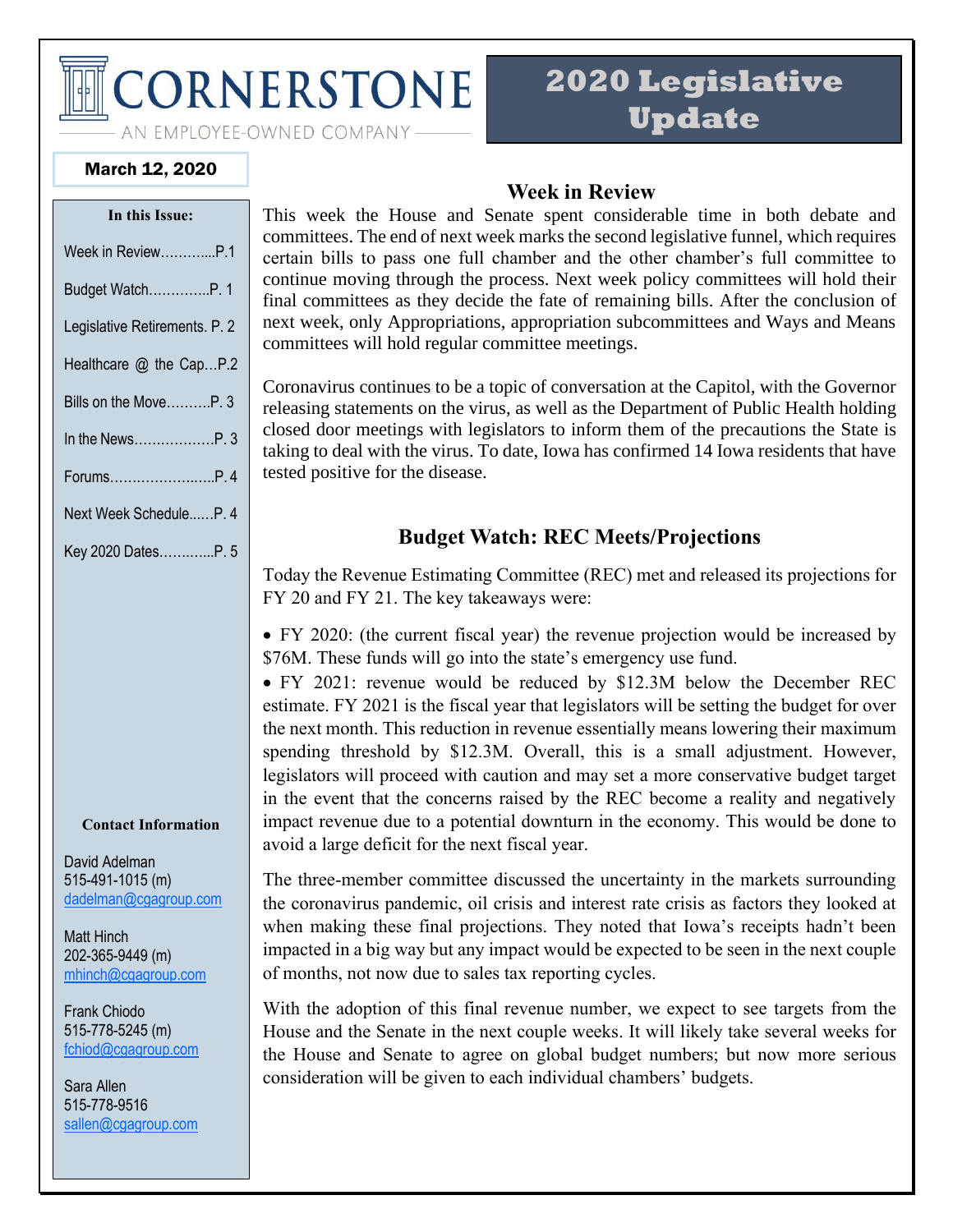**TCORNERSTONE** AN EMPLOYEE-OWNED COMPANY-

# **2020 Legislative Update**

# **Legislative Retirements**

Tomorrow is the filing deadline for legislators to file or re-file their intent to run for the House or the Senate. Due to this deadline, we now know which sitting legislators will not seek re-election. Below is a list of those not seeking reelection. With these members retiring, their seats are considered "open seats" and depending on the district's voter composition, many will become highly contested open seat races.

House members not seeking reelection:

- 1. Gary Carlson (R Muscatine)
- 2. Ted Gassman (R Ottumwa)
- 3. Chris Hagenow (R West Des Moines)
- 4. Mary Ann Hanusa (R Council Bluffs)
- 5. Dan Huseman (R Aurelia)
- 6. Linda Upmeyer (R Clear Lake)
- 7. Louie Zumbach (R Cedar Rapids)
- 8. Ashley Hinson (R Cedar Rapids)
- 9. Tim Kacena (D Sioux City)

10. Mark Smith (D – Marshalltown)

Senate members not seeking reelection:

- 1. Jerry Behn (R Boone)
- 2. Mike Breitbach (R Strawberry Point)
- 3. Randy Feenstra (R Holt)
- 4. Tom Greene (R Burlington)
- 5. Tim Kapucian (R Keystone)
- 6. Mark Segebart  $(R Vai)$
- 7. Charles Schneider (R West Des Moines)

One of the most shocking announcements came from Charles Schneider, Senate President, when he announced on Tuesday morning he would be retiring. He released the following statement:

"I am incredibly proud of the agenda Senate Republicans have implemented since taking control of the Iowa Senate in 2017. We passed the largest income tax cut in state history, brought transparency to property taxes, passed significant tort reforms, and put taxpayers back in control of state and local government. Like many state legislators, I have had to balance serving in the Legislature with my full-time career. I believe the time is right for me to shift my focus to my career and family. I am honored to have served as a legislator and as President of the Senate. I ran for the Legislature to make Iowa the best state in America to live, work and raise a family. As I leave state government, I look back at our progress and I am proud to have helped moved Iowa closer to that goal. I am grateful for the support I have had from volunteers, friends, and family. Most important for me has been having my wife Lisa by my side."

Additionally, former Speaker Brent Siegrist is expected to file to run for the Republican nomination in the House seat being vacated by current State Rep. Mary Ann Hanusa. Siegrist served nine terms in the House before leaving to run in the 2002 Republican primary for the US House, and lost to former US Congressman Steve King. Siegrist served as the House Majority Leader for seven years and as the Speaker for three years.

# **Healthcare @the Statehouse**

The House passed **HF 2437**, 96-3, requiring an **orthodontist** to perform an examination within two years before a patient can receive orthodontic treatment.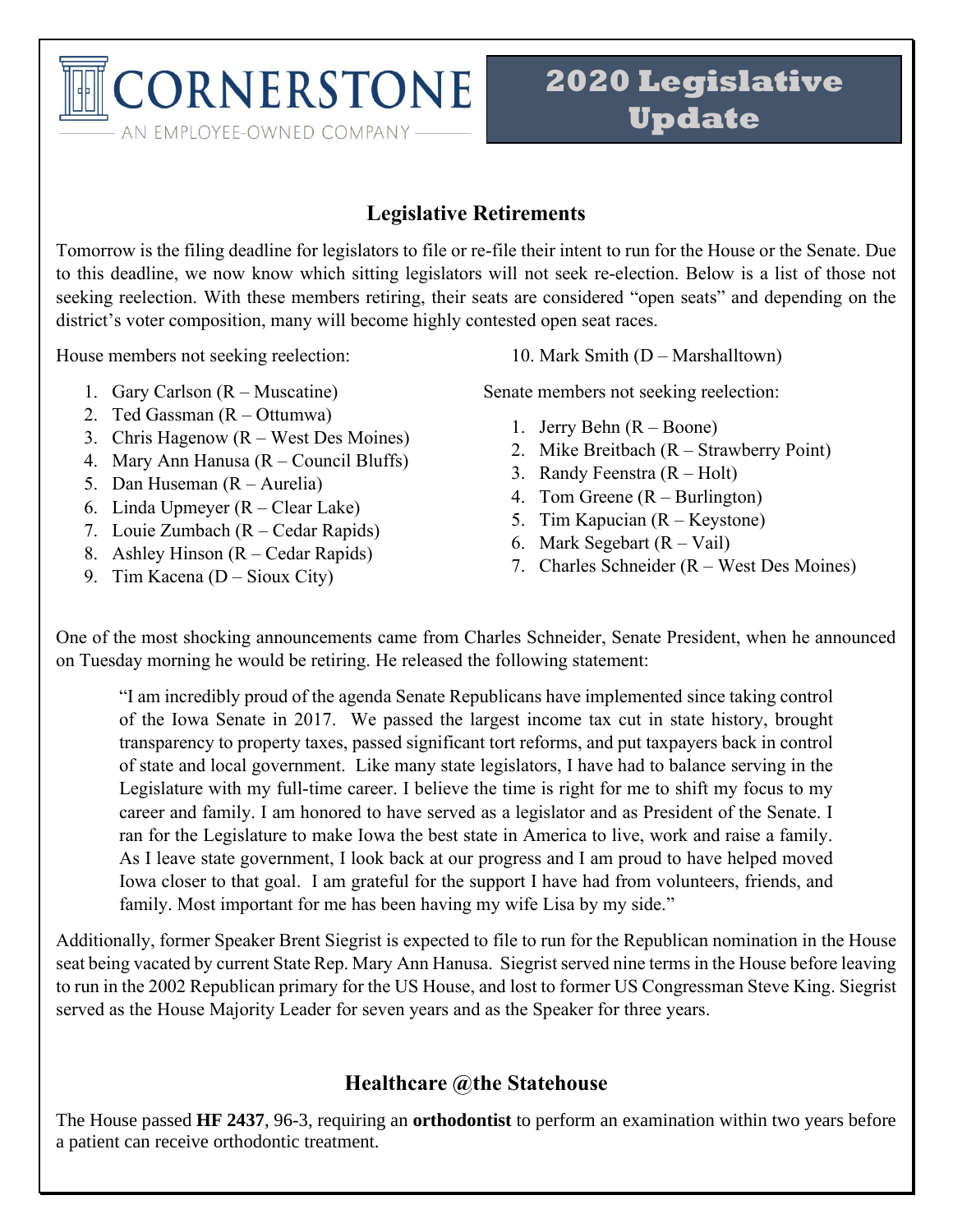**CORNERSTONE** 

AN EMPLOYEE-OWNED COMPANY-

**HF 2553** focuses on creating requirements for **Pharmacy Benefit Managers** to place drugs on the Maximum Allowable Cost list, which is the maximum amount a plan will pay for certain drugs. According to the bill, the list would be available to all pharmacies and include drugs available to pharmacies statewide. The Pharmacy Benefit Managers would also be required to update the list within seven days of changes. The bill also removes some restrictions that pharmacies had to follow beforehand, including accreditation standards and delivery circumstances. This bill passed the House 100-0 and will now head to the Senate.

**HF 2589**, the **Medical Cannabis** legislation passed the House with a 52-48 vote and is now headed to the Senate. This new version, following last year, includes a 4.5-gram level limit in 90 days, with some exceptions. It also consists of an addition of new practitioners, moves the responsibility to the Department of Public Health, and requires dispensaries to employ pharmacists or pharmacy technicians. An amendment also included that employers have the right to determine if employees using medical marijuana will continue or be qualified for welfare programs.

After passing both the House and Senate unanimously, Governor Reynolds will soon see **SF 2357**. This bill would allow **physician assistants** with appropriate training to prescribe and dispense prescription drugs or preform specific medical duties. It also enables supervising physicians to delegate responsibilities to a physician assistant after determining their competency with the task. The bill adds physician assistants to healthcare providers in regard to medical damages.

**SF 2299** will makes its way down to the Governor. This bill allows the use of a third-party vendor for preliminary **background checks**. This also passed the House and Senate unanimously.

Continuing the Legislature's focus on healthcare access this session, the House unanimously passed **HF 2192**, which requires health carriers to reimburse providers for **telehealth** services at the same rate as in-person as of January 2021. The Senate will see now see the legislation.

**HF 2138**, passing the House 98-1, which would require insurance coverage to cap cost-sharing for **insulin** prescriptions at no more than \$100 for a 30-day supply of insulin. The bill now moves to the Senate.

The Ways and Means Committee passed **HF 658** 22-2, which would establish fines for **EMS** speeding offenses. There are specific determinants for the amount paid. The additional fines would be allocated to the Department of Public Health for matching funds for grants for EMS in underserved areas.

### **Bills on the Move**

With the House and Senate increasing their debate calendars, several bills moved through the full House and Senate this week. The following bills moved that may be of interest.

• *Medical Cannabidiol.* [HF 2589](https://www.legis.iowa.gov/legislation/BillBook?ga=88&ba=hf2589) passed the full House on Tuesday evening on mostly party lines. The bill essentially provides for all of the Medical Cannabidiol Board recommendations. The bill differs from a Senate bill moving in the Senate by setting the cap on THC at 4.5grams per 90 days. The Senate bill allows for 25grams per 90 days.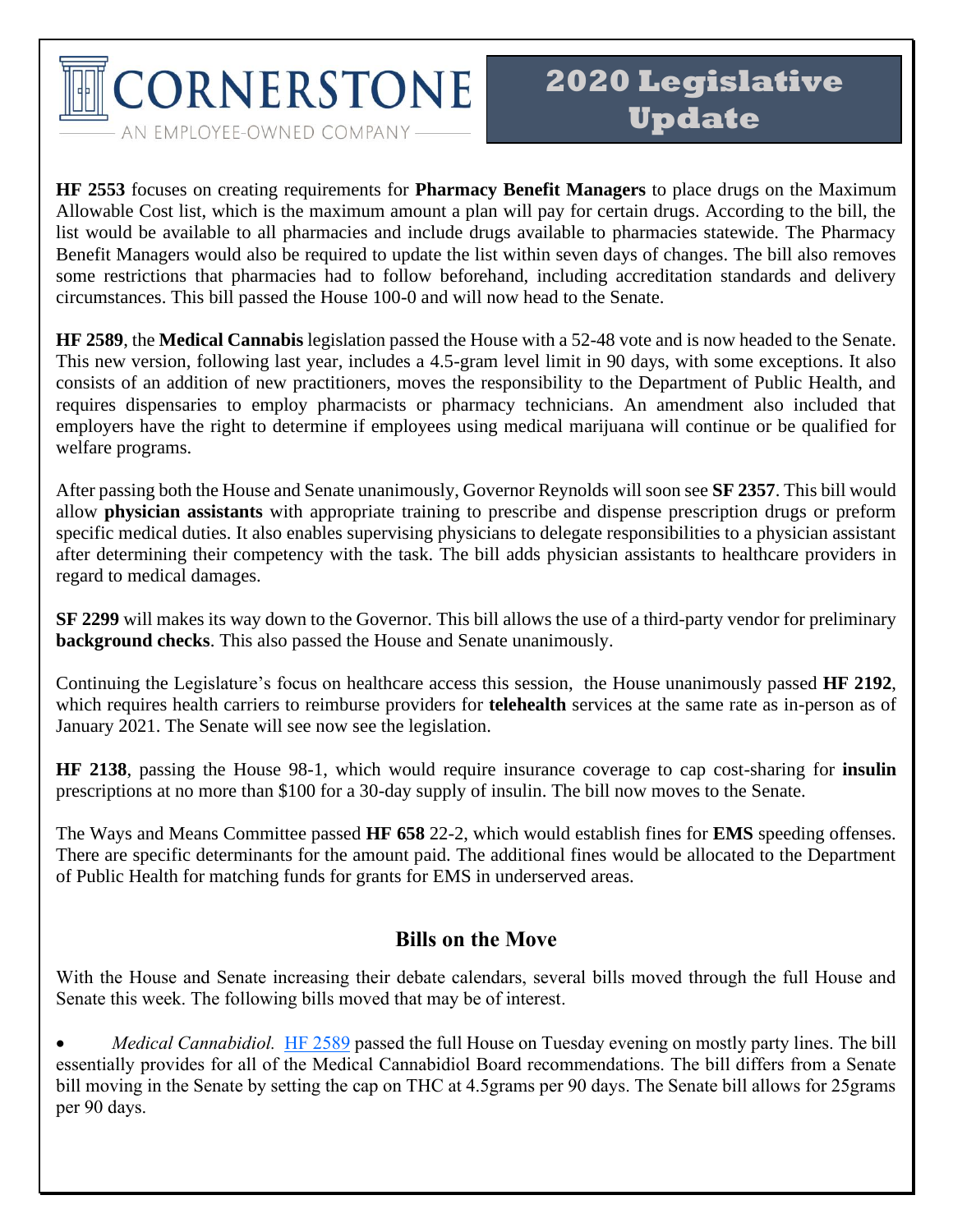**CORNERSTONE** AN EMPLOYEE-OWNED COMPANY-

• *Pharmacy Benefit Managers.* [HF 2553](https://www.legis.iowa.gov/legislation/BillBook?ga=88&ba=hf2553) passed the House unanimously on Tuesday. The bill places requirements on PBMs operating in Iowa. The bill most notably provides that a PBM cannot reimburse a pharmacy for an amount less than the amount that the PBM reimburse an affiliate for the same drug. PBMs would also be prohibited from disallowing a contracted pharmacy from doing mail order drugs to patients under their network. The bill now goes to the Senate.

• *Angel Investor Tax Credits.* A Senate subcommittee consisting of Smith, Chapman and Dotzler voted out [SSB 3196.](https://www.legis.iowa.gov/legislation/BillBook?ga=88&ba=ssb3196) The bill makes changes to the angel investor tax credit program in Iowa, essentially allowing IEDA to transfer unused funds (up to \$2M) to the angel investor tax credit fund. This years funds are nearly used up already, as the credit is in high demand. Additionally, [HSB 671,](https://www.legis.iowa.gov/legislation/BillBook?ga=88&ba=hsb671) the companion bill in the House, moved out of full Ways and Means committee unanimously.

• *Background Checks for Health Care Employees.* [SF 2299](https://www.legis.iowa.gov/legislation/BillBook?ba=SF2299&ga=88) allows certain health care employers to utilize an independent third party background check to provisionally hire the prospective employee while awaiting the DPS state background check. The bill passed the House and Senate, and now goes to the Governor.

### **In the News**

Below are articles of interest from the week. Please reach out to us with any questions or concerns.

- [Casinos Make a Billion Dollar Impact on Iowa Economy](https://www.radioiowa.com/2020/03/10/149295/) *Radio Iowa*
- [Iowa Poll: Republican Party Holds Edge in All Iowa Congressional Regions](https://www.desmoinesregister.com/story/news/politics/iowa-poll/2020/03/11/iowans-lean-toward-republicans-congress-election-2020-iowa-poll/4978477002/) *DSM Register*
- [Iowa House Passes Medical Marijuana Bill that Has Governor's Backing](https://www.radioiowa.com/2020/03/10/iowa-house-passes-medical-marijuana-bill-that-has-governors-backing/) *Radio Iowa*
- [DHS Accelerates Iowa's Move From Institutional Care for People with Disabilities](https://iowacapitaldispatch.com/2020/03/11/dhs-accelerates-iowas-move-from-institutional-care-for-people-with-disabilities/) *Iowa Capitol Dispatch*
- [Private Labs Testing for Coronavirus as State Lab Sees Supplies Dwindling](https://www.desmoinesregister.com/story/news/health/2020/03/12/coronavirus-iowa-private-labs-iowa-hygienic-lab-150-testing-quest-labcorp-arup-disease-supplies/5018513002/) *Des Moines Register*
- [Iowa Felon Voting Rights Move Step Closer to Ballot](https://www.thegazette.com/subject/news/government/iowa-felon-voting-rights-restoration-moves-one-step-closer-to-ballot-20200311) *The Gazette*
- [Iowa Senate President Schneider to Retire](https://www.weareiowa.com/article/news/local/iowa-senate-president-charles-schneider-to-retire/524-b7b84b37-9c31-4294-acfe-65475f8d56c1) *We are Iowa*

#### **Forums**

A comprehensive list of forums can be found [here.](http://www.infonetiowa.org/calendar/events/) A list of the forums for this coming weekend is provided below. For more detailed information, click on the link. \*Note: many of these are beginning to be canceled so please check before making the trip.

03/13/2020 *9:00 AM - 10:30 AM* [Office Hours-Ankeny](http://www.infonetiowa.org/calendar/events/event-3493/) 03/13/2020 *9:30 AM - 10:30 AM* [Spill the Beans-Anita](http://www.infonetiowa.org/calendar/events/event-3721/) 03/13/2020 *1:00 PM - 2:00 PM* [Legislative Forum-Hampton](http://www.infonetiowa.org/calendar/events/event-3777/) 03/13/2020 *4:30 PM - 6:30 PM* [Legislative Forum-Waterloo](http://www.infonetiowa.org/calendar/events/event-3494/) 03/14/2020 *8:00 AM - 9:00 AM* [Legislative Coffee-Creston](http://www.infonetiowa.org/calendar/events/event-3495/) 03/14/2020 *8:30 AM - 9:30 AM* [Eggs & Issues-Oskaloosa](http://www.infonetiowa.org/calendar/events/event-3561/) 03/14/2020 *9:00 AM - 11:00 AM* [Coffee Chat-Bondurant](http://www.infonetiowa.org/calendar/events/event-3601/) 03/14/2020 *9:00 AM - 10:00 AM* [Town Hall-Maquoketa](http://www.infonetiowa.org/calendar/events/event-3778/) 03/14/2020 *9:00 AM - 10:00 AM* [Listening Post -](http://www.infonetiowa.org/calendar/events/event-3689/) Maynard 03/14/2020 *9:00 AM - 10:15 AM* [Jackson County Legislative](http://www.infonetiowa.org/calendar/events/event-3648/)  [Forum](http://www.infonetiowa.org/calendar/events/event-3648/)  03/14/2020 *9:00 AM - 10:00 AM* [Listening Post-Baxter](http://www.infonetiowa.org/calendar/events/event-3806/)

03/14/2020 *10:00 AM - 11:00 AM* [Legislative Forum-West](http://www.infonetiowa.org/calendar/events/event-3746/)  [Des Moines](http://www.infonetiowa.org/calendar/events/event-3746/) 03/14/2020 *10:00 AM - 10:30 AM* [Listening Post-Swisher](http://www.infonetiowa.org/calendar/events/event-3807/) 03/14/2020 *10:00 AM - 11:00 AM* [Legislative Discussion](http://www.infonetiowa.org/calendar/events/event-3496/)  [Forum-Corning](http://www.infonetiowa.org/calendar/events/event-3496/) 03/14/2020 *10:30 AM - 11:30 AM* [Listening Post-Kellogg](http://www.infonetiowa.org/calendar/events/event-3808/) 03/14/2020 *11:00 AM - 12:30 PM* [Legislative Forum-Des](http://www.infonetiowa.org/calendar/events/event-3722/)  [Moines](http://www.infonetiowa.org/calendar/events/event-3722/) 03/14/2020 *12:30 PM - 1:30 PM* [State & Local Coffee Talk-](http://www.infonetiowa.org/calendar/events/event-3810/)[Waterloo](http://www.infonetiowa.org/calendar/events/event-3810/) 03/14/2020 *12:30 PM - 1:30 PM* [Listening Post-Lone Tree](http://www.infonetiowa.org/calendar/events/event-3809/) 03/15/2020 *7:30 AM - 9:00 AM* [Eggs and Issues-Burlington](http://www.infonetiowa.org/calendar/events/event-3497/)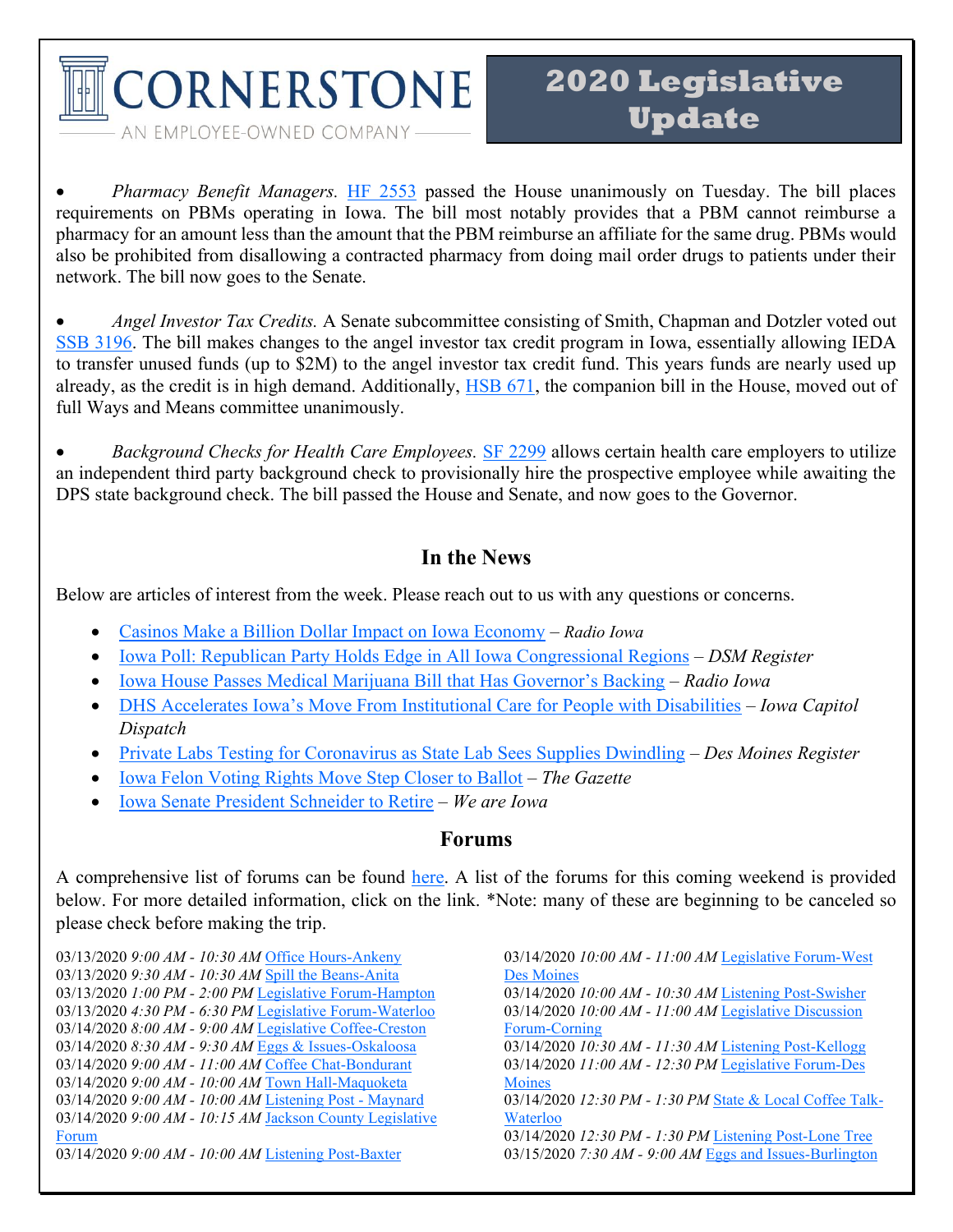CORNERSTONE AN EMPLOYEE-OWNED COMPANY-

# **2020 Legislative Update**

# **Next Week Capitol Schedule**

|                              | House of Representatives Schedule for Week 10, March 16 - 20, 2020<br>Prepared in the Office of House Speaker Pat Grassley                                                                                                              |                          |                                                                                                                                                                                                                                                                                                                             |                            |                                                                                                                                                                                                                |                           |                                                                                                                                                                                                                                                                                                                                            |  |
|------------------------------|-----------------------------------------------------------------------------------------------------------------------------------------------------------------------------------------------------------------------------------------|--------------------------|-----------------------------------------------------------------------------------------------------------------------------------------------------------------------------------------------------------------------------------------------------------------------------------------------------------------------------|----------------------------|----------------------------------------------------------------------------------------------------------------------------------------------------------------------------------------------------------------|---------------------------|--------------------------------------------------------------------------------------------------------------------------------------------------------------------------------------------------------------------------------------------------------------------------------------------------------------------------------------------|--|
| Monday, March 16             |                                                                                                                                                                                                                                         | <b>Tuesday, March 17</b> |                                                                                                                                                                                                                                                                                                                             | <b>Wednesday, March 18</b> |                                                                                                                                                                                                                | <b>Thursday, March 19</b> |                                                                                                                                                                                                                                                                                                                                            |  |
|                              |                                                                                                                                                                                                                                         | 8:30                     | <b>SESSION</b><br><b>10:00 Local Government</b><br><b>RM 19</b><br><b>Agriculture</b><br>RM 102, Sup. Ct. Consult<br><b>Human Resources</b><br>RM 103, Sup. Ct. Chamber<br>11:00 Public Safety<br><b>RM 19</b><br><b>Economic Growth</b><br>RM 102, Sup. Ct. Consult<br><b>State Government</b><br>RM 103, Sup. Ct. Chamber | 8:30                       | <b>SESSION</b><br>10:00 Ways and Means<br>RM 102, Sup. Ct. Consult<br><b>Appropriations</b><br>RM 103, Sup. Ct. Chamber<br>11:00 Education<br>RM 102, Sup. Ct. Consult<br>Commerce<br>RM 103, Sup. Ct. Chamber | 8:30                      | <b>SESSION</b><br>10:00 Public Safety<br><b>RM 19</b><br><b>Economic Growth</b><br>RM 102, Sup. Ct. Consult<br><b>State Government</b><br>RM 103, Sup. Ct. Chamber<br>11:00 Veterans Affairs<br><b>RM 19</b><br><b>Environmental</b><br><b>Protection</b><br>RM 102, Sup. Ct. Consult<br><b>Transportation</b><br>RM 103, Sup. Ct. Chamber |  |
|                              | <b>Noon</b>                                                                                                                                                                                                                             |                          | <b>Noon</b>                                                                                                                                                                                                                                                                                                                 |                            | <b>Noon</b>                                                                                                                                                                                                    |                           | Noon                                                                                                                                                                                                                                                                                                                                       |  |
| 1:00<br>2:00<br>3:00<br>4:00 | <b>SESSION</b><br><b>Government Oversight</b><br>RM 103, Sup. Ct.<br>Chamber<br><b>Natural Resources</b><br><b>RM 19</b><br><b>Judiciary</b><br>RM 102, Sup. Ct.<br>Consult<br>Labor<br>RM 103, Sup. Ct.<br>Chamber<br><b>Education</b> | 1:00<br>2:00             | <b>Veterans Affairs</b><br><b>RM19</b><br>Environmental<br><b>Protection</b><br>RM 102, Sup. Ct. Consult<br><b>Transportation</b><br>RM 103, Sup. Ct. Chamber<br><b>Ways and Means</b><br>RM 102, Sup. Ct. Consult<br><b>Appropriations</b><br>RM 103, Sup. Ct. Chamber                                                     | 1:00                       | <b>Natural Resources</b><br><b>RM19</b><br><b>Judiciary</b><br>RM 102, Sup. Ct. Consult<br>Labor<br>RM 103, Sup. Ct. Chamber                                                                                   | 1:00                      | <b>Local Government</b><br><b>RM19</b><br><b>Agriculture</b><br>RM 102, Sup. Ct. Consult<br><b>Human Resources</b><br>RM 103, Sup. Ct. Chamber                                                                                                                                                                                             |  |
|                              | RM 102, Sup. Ct.<br>Consult<br>Commerce<br>RM 103, Sup. Ct.<br>Chamber                                                                                                                                                                  |                          | The Legislative Information Office provides a complete list of committee meetings on the web at https://www.legis.iowa.gov                                                                                                                                                                                                  |                            | ***Subject to Change***                                                                                                                                                                                        |                           |                                                                                                                                                                                                                                                                                                                                            |  |

#### IOWA SENATE - Schedule for Week 10, March 16-20, 2020

| Monday, March 16                                        | Tuesday, March 17                                                                                                                                                                                                                                   | <b>Wednesday, March 18</b>                                                                                                          | <b>Thursday, March 19</b> |        |  |  |
|---------------------------------------------------------|-----------------------------------------------------------------------------------------------------------------------------------------------------------------------------------------------------------------------------------------------------|-------------------------------------------------------------------------------------------------------------------------------------|---------------------------|--------|--|--|
|                                                         | <b>SESSION</b><br>9:00<br><b>Education</b><br>9:30<br><b>RM 22</b><br><b>Labor and Business</b><br><b>Relations</b><br><b>RM 24</b><br>10:30 Natural Resources and<br><b>Environment</b><br><b>RM 22</b><br><b>Veterans Affairs</b><br><b>RM 24</b> | 9:00<br><b>SESSION</b><br>10:00 Commerce<br><b>RM 22</b>                                                                            | <b>SESSION</b><br>9:00    |        |  |  |
| Noon                                                    | Noon                                                                                                                                                                                                                                                | <b>Noon</b>                                                                                                                         | <b>Noon</b>               |        |  |  |
| <b>SESSION</b><br>1:00<br>Subcommittees for House files | <b>Agriculture</b><br>1:00<br><b>RM 22</b><br><b>State Government</b><br>2:00<br><b>RM 22</b><br><b>Local Government</b><br><b>RM 24</b>                                                                                                            | 1:00<br><b>Human Resources</b><br><b>RM 22</b><br><b>Transportation</b><br><b>RM 24</b><br><b>Judiciary</b><br>2:30<br><b>RM 24</b> |                           | O<br>C |  |  |

Prepared in the Office of Senate Majority Leader Jack Whitver<br>Last updated on March 12, 2020

### **Key Dates for 2020 Session**

The new Iowa Legislative Session Timetable has been published. Here is the [link](https://www.legis.iowa.gov/docs/publications/SESTT/current.pdf) and included below is important dates as we approach the 2020 Iowa legislative session.